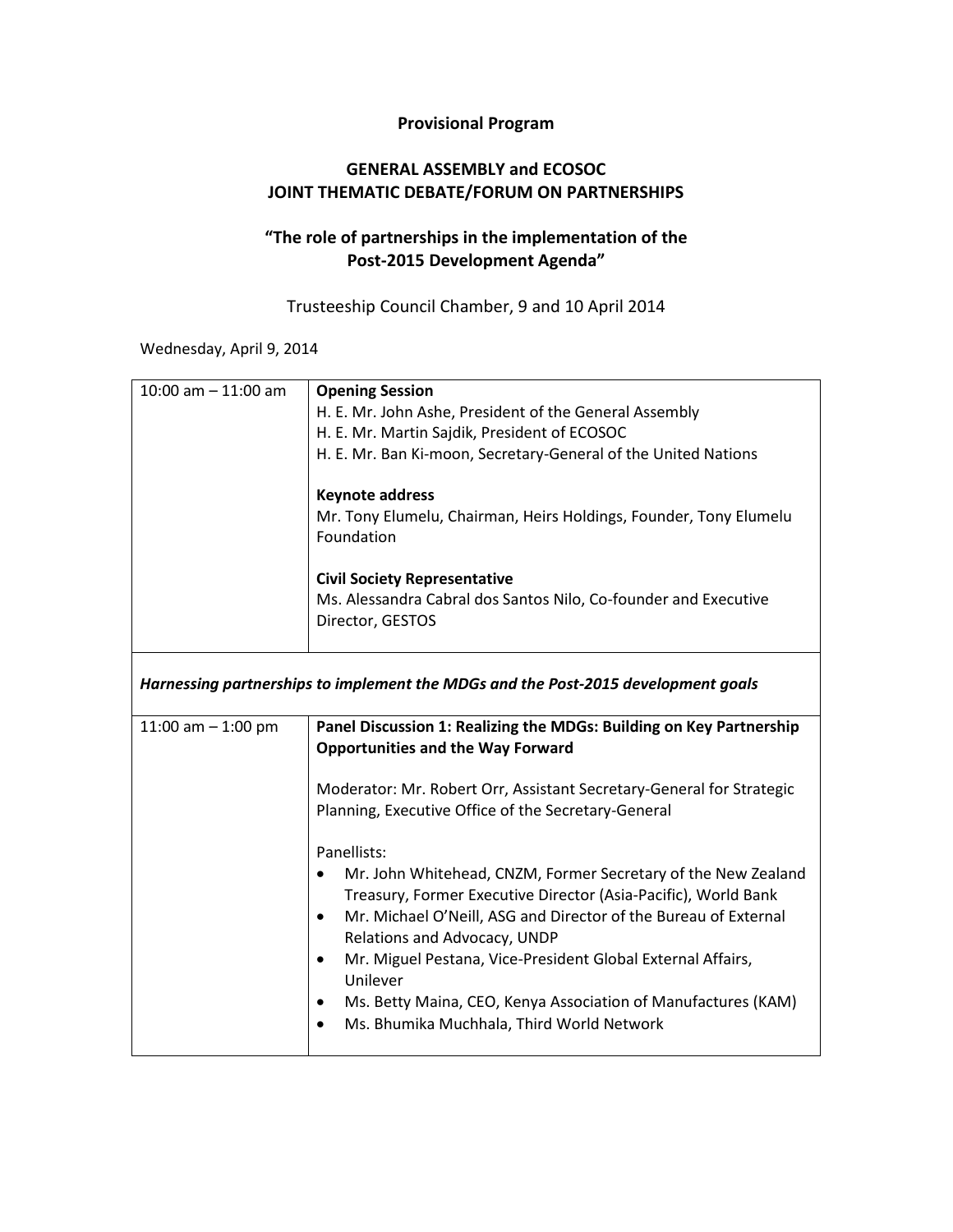| 3:00 pm - 4:30 pm | Panel Discussion 2: Collaborating with businesses, foundations, civil<br>society and other actors in support of the Post-2015 Development<br>Agenda                                                                                                                                                                                                                                                                                                                   |
|-------------------|-----------------------------------------------------------------------------------------------------------------------------------------------------------------------------------------------------------------------------------------------------------------------------------------------------------------------------------------------------------------------------------------------------------------------------------------------------------------------|
|                   | Moderator: Ms. Christine Bader, Visiting Scholar and Lecturer,<br>Columbia University                                                                                                                                                                                                                                                                                                                                                                                 |
|                   | Panellists:<br>Mr. Anthony Smith, Director of International Relations,<br>Department for International Development, UK<br>Ms. Lise Kingo, Executive Vice President Novo Nordisk A/S<br>Mr. Benedict Cheong, CEO, Temasek Foundation<br>Mr. Yaya Winarno Junardy, President Commission, PT Rajawali<br>$\bullet$<br>Corporation and President, Global Compact Network Indonesia<br>Ms. Alice Albright, CEO, Global Partnership for Education                           |
| 4:30 pm - 6:00 pm | Panel Discussion 3: Towards a more effective framework for<br>monitoring the implementation of global development goals                                                                                                                                                                                                                                                                                                                                               |
|                   | Moderator: Ms. Jane Wales, Vice-President, Aspen Institute, and<br>President and CEO, Global Philanthropy Forum                                                                                                                                                                                                                                                                                                                                                       |
|                   | Panellists:<br>Mrs. Brenda Killen, Head, Global Partnership and Policy Division,<br>OECD-DAC<br>Ms. Joy Phumaphi, Co-Chair, Independent Expert Review Group<br>$\bullet$<br>and Executive Secretary, African Leaders Malaria Alliance (ALMA)<br>Ms. Frances Beinecke, President, Natural Resources Defense<br>$\bullet$<br>Council (NRDC)<br>Mr. Jorge Soto, Director, Sustainable Development, Braskem, and<br>$\bullet$<br>President, Global Compact Network Brazil |